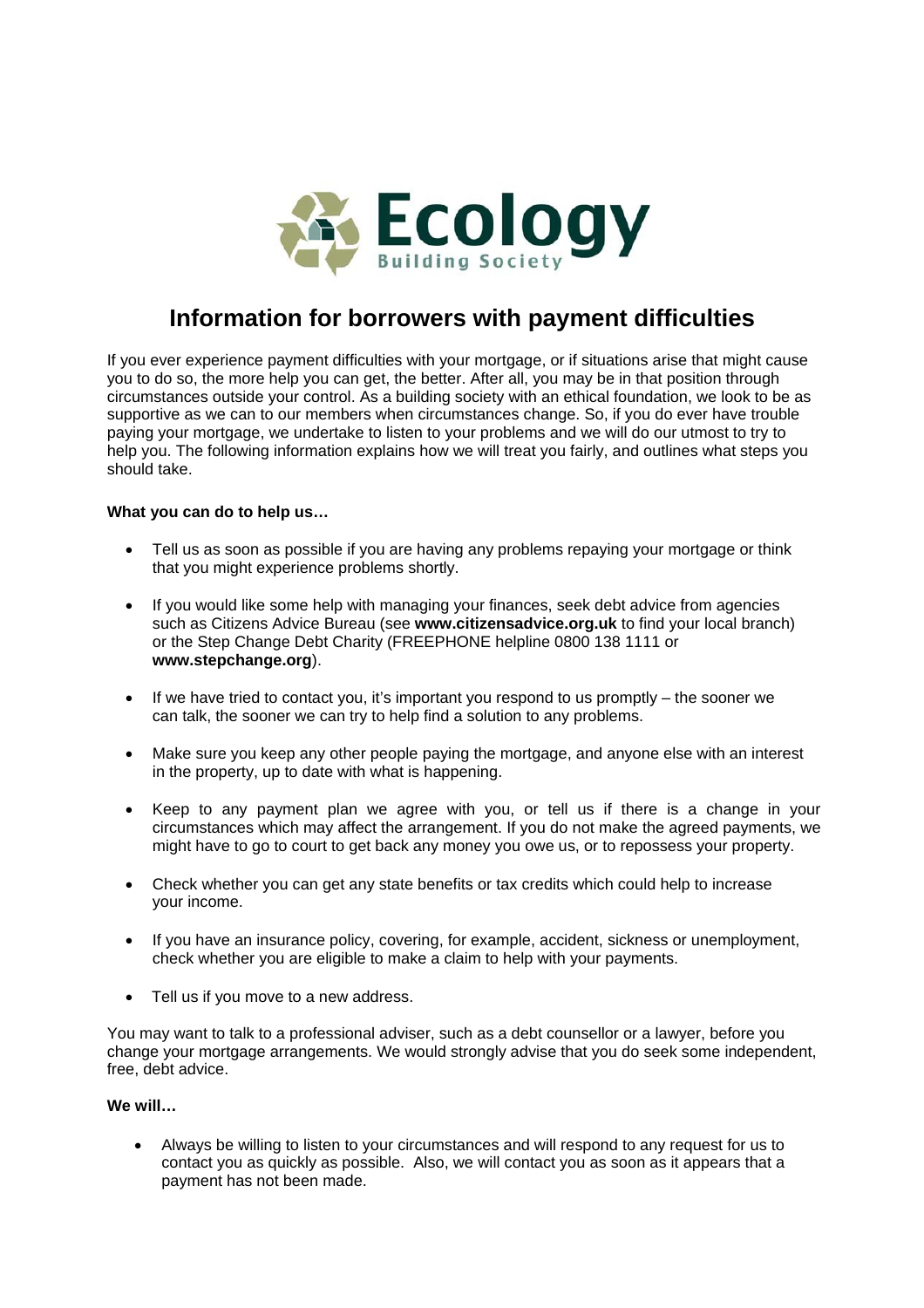- Talk to any debt advice agency you are dealing with (for example, Citizens' Advice or Step Change Debt Charity), if you wish us to do so.
- Give you reasonable time to pay back the debt.
- Only start proceedings to repossess your home if we cannot solve the problem with you.

# **We might be able to…**

- Arrange a new payment plan with you, taking your and our interests into account.
- Change the way you make your payments, or the date you make them.
- Allow you to pay back your mortgage over a longer period of time (which would reduce your monthly payments).
- Change the type of mortgage.

If we cannot offer you any of these options, we will tell you why. If we can make one of these arrangements with you, we will explain how it would work and give you time to consider it. If we cannot offer any of these options, we might be able to consider that you remain living at the property while you arrange to sell it, depending on your circumstances.

During the course of your payment difficulties we will continually monitor whether the arrangements in place remain appropriate to the circumstances and we will contact you to discuss any changes or alternatives that may become necessary.

### **Costs and charges**

If you are in arrears, we may charge you for reasonable administrative and legal costs. We will tell you the amount you will have to pay. We will not make any administrative charges whilst payment arrangements are being satisfactorily maintained.

## **If we cannot agree on a solution…**

- We may go to court to start proceedings to repossess your home. If proceedings take place, we strongly recommend that you attend the court and that you seek independent debt advice.
- Starting court proceedings does not necessarily mean that we will repossess your home. We will keep trying to solve the problem with you. Possession is a last resort, something to fall back on if all other alternatives do not provide a satisfactory outcome.
- Before we repossess your home, we will give you advice about getting in touch with your local authority to see if they can find you somewhere else to live.

### **If we repossess your home…**

- We will sell it for the best price we can reasonably get. We will try to sell it as soon as possible.
- We will give you reasonable time to take your possessions from your home.